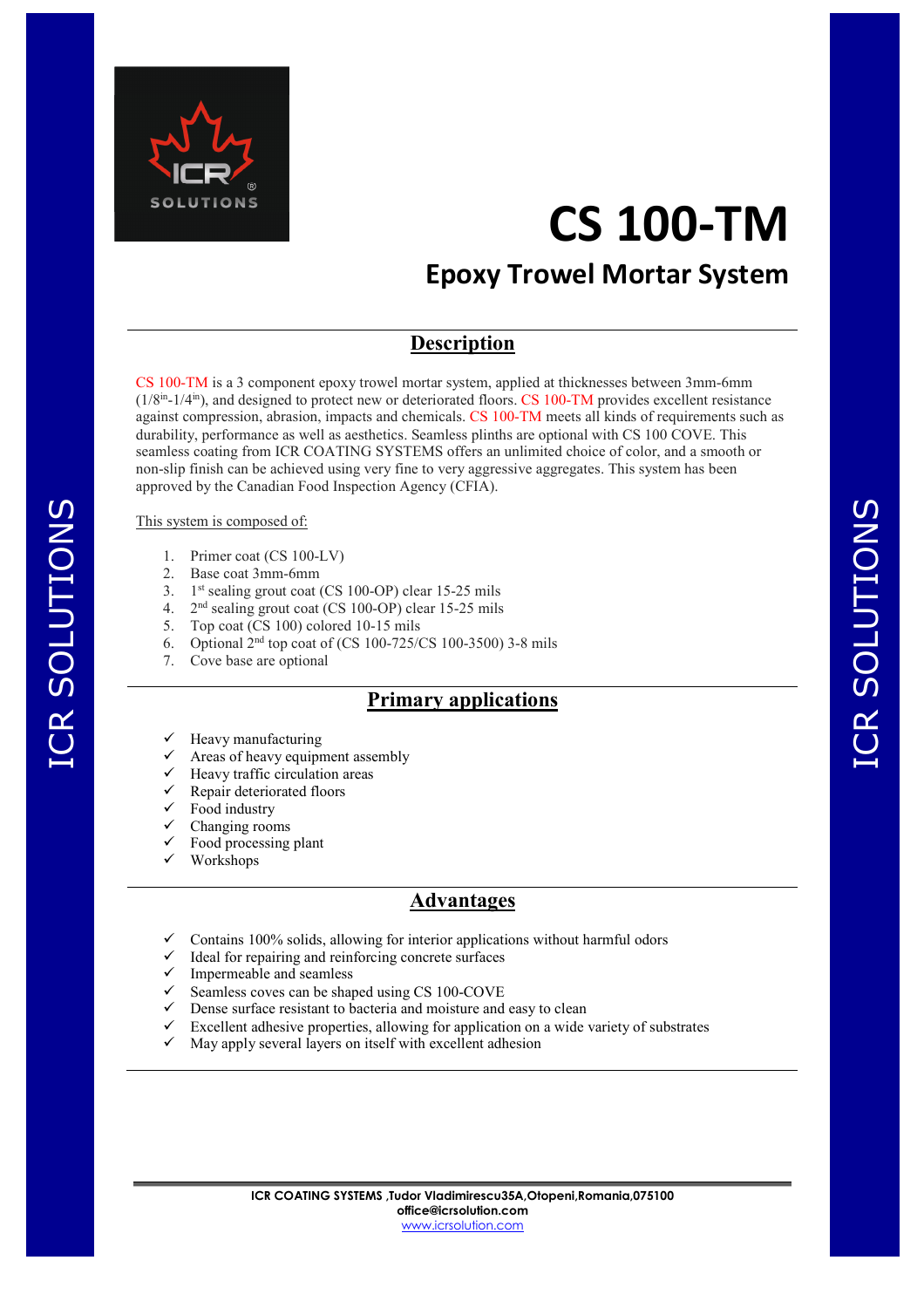

# **Epoxy Trowel Mortar System**

# **TECHNICAL DATA**

| Packaging 26 kg            |  |                                                                |                                | Color                                                                                                                                                                   |          |        |         |
|----------------------------|--|----------------------------------------------------------------|--------------------------------|-------------------------------------------------------------------------------------------------------------------------------------------------------------------------|----------|--------|---------|
| $A: 1.9$ liters            |  | $B: 0.9$ liters                                                | $C: 22.7$ kg                   | Part A                                                                                                                                                                  | Part B   | Part C | Mixture |
|                            |  | Clear - Amber<br>Clear<br>Sand<br><b>Recommended Thickness</b> |                                |                                                                                                                                                                         | Wet sand |        |         |
| Primer: CS 100-LV          |  |                                                                | $200$ ft <sup>2</sup> us gal   | <b>Shelf Life</b>                                                                                                                                                       |          |        |         |
| Base coat per unit         |  | 17 ft <sup>2</sup> at a thickness of 6mm( $\frac{1}{4}$ in)    |                                | 12 months in original unopened factory sealed containers. Keep<br>away from extreme cold, heat, or moisture. Keep out of direct<br>sunlight and away from fire hazards. |          |        |         |
| Sealing coat               |  | $64-106$ ft <sup>2</sup> us gal per coat                       |                                |                                                                                                                                                                         |          |        |         |
| Top coat                   |  | 106-160 ft <sup>2</sup> us gal                                 |                                |                                                                                                                                                                         |          |        |         |
| Optional aliphatic topcoat |  |                                                                | 200-500 ft <sup>2</sup> us gal |                                                                                                                                                                         |          |        |         |
| <b>Mix Ratio by volume</b> |  |                                                                |                                |                                                                                                                                                                         |          |        |         |

A : B : C = 1.8 L / .9L /22.7kg (aggregate) *\*Please note that the indicated mileage is calculated for flat surfaces. A porous or imperfect surface will* 

*require more material in order to cover the same mileage.* 

| Pot life $(150g)$<br>$VOC$ (g/litre)       |                               | <b>Density (kg/litre)</b> |                          |                |                |  |
|--------------------------------------------|-------------------------------|---------------------------|--------------------------|----------------|----------------|--|
| CS 100-LV: 60-65 minutes<br>$25^{\circ}$ C | CS 100-LV: 41.77              | Part A                    | Part B                   | Part C         | <b>Mixture</b> |  |
| Solids by weight %                         | <b>Recommended Thinner</b>    | Clear: $1.10 - 1.12$      | $0.9 - 1.0$              |                |                |  |
| $100\%$                                    | xylene                        | Colored: $1.10 - 1.15$    | $0.9 - 1.0$              |                |                |  |
| <b>Substrate Temperature</b>               | $10^{\circ}$ C                | $20^{\circ}$ C            |                          | $30^{\circ}$ C |                |  |
| Waiting Time /Overcoatability (min / max)  | 24/72                         | 8/48                      | 5/24                     |                |                |  |
| <b>Curing Details</b>                      | <b>Foot traffic</b>           |                           | $\overline{\phantom{a}}$ |                |                |  |
|                                            | Light traffic                 | $\overline{\phantom{a}}$  | ۰                        |                |                |  |
|                                            | <b>Full cure and chemical</b> | $10 \text{ days}$         | 7 days                   |                | 5 days         |  |
|                                            | resistance                    |                           |                          |                |                |  |

*\*Note: Times and data mentioned are based on laboratory conditions. Field results may vary and will be affected by changing ambient conditions, especially changes in temperature and relative humidity.*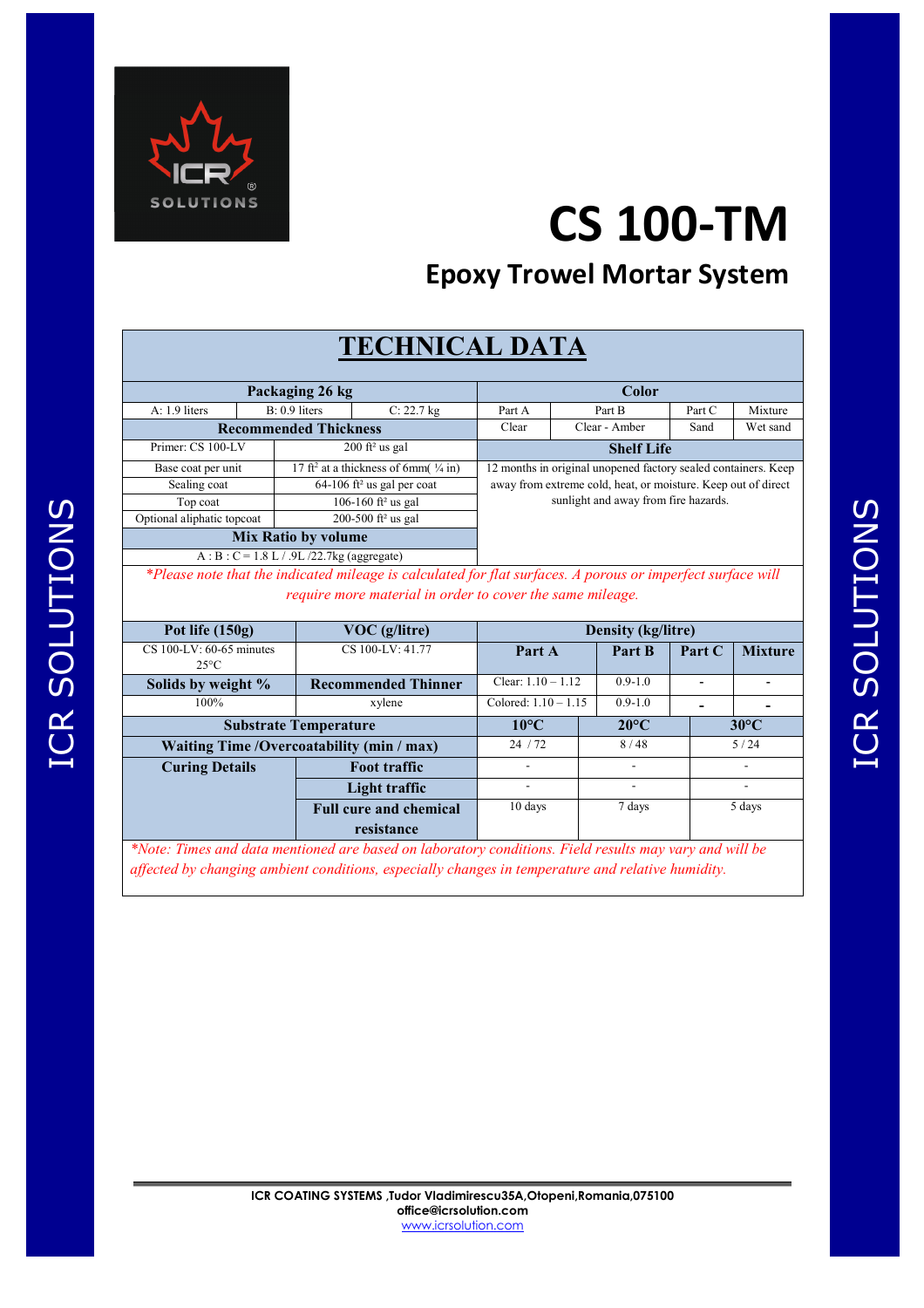

# **Epoxy Trowel Mortar System**

| <b>PROPERTIES</b> @ $23^{\circ}$ C (73°F) 50% R.H. (ECTR-LV)           |                                            |                            |         |        |                |  |  |
|------------------------------------------------------------------------|--------------------------------------------|----------------------------|---------|--------|----------------|--|--|
| <b>Bond Resistance (psi) ASTM D4541</b>                                |                                            | Permeability (%) ASTM D570 |         |        |                |  |  |
| 268(substrate ruptures)                                                | 0.3                                        |                            |         |        |                |  |  |
| Hardness (Shore D) ASTM D2240                                          | <b>Tensile Strength (psi) ASTM D638</b>    |                            |         |        |                |  |  |
| $85 - 90$                                                              | 5500                                       |                            |         |        |                |  |  |
| <b>Compressive Strength ASTM D695</b>                                  | Elongation (%) ASTM D638                   |                            |         |        |                |  |  |
| 6800                                                                   |                                            |                            | 6.7     |        |                |  |  |
| <b>Abrasion Resistance, ASTM D4060</b><br>$(CS17/1000$ cycles/ 1000 g) | Viscosity $\omega$<br>$25^{\circ}$ C (cps) | Part A                     | Part B  | Part C | <b>Mixture</b> |  |  |
| $0.10$ gram                                                            |                                            | 1200-1400                  | 100-200 |        |                |  |  |

## **SURFACE PREPARATION**

The surface to be coated must be well primed. Remove dust, laitance, grease, oils, dirt, impregnating agents, waxes, foreign matter, any previous coatings, and disintegrated substances by mechanical means such as shot-blasting (BLASTRAC) or any other approved method to obtain an ICRI-CSP 3 profile. The compressive strength of the concrete must be at least 25 MPa  $(3625 \text{ lbs/in}^2)$  after 28 days and the tensile strength at least  $1.5$  MPa  $(218 \text{ lbs/in}^2)$ .

## **MIXING**

The products must be conditioned at a temperature between  $18 \degree$  C (65  $\degree$  F) and 30  $\degree$  C (86  $\degree$  F).

#### **How to prepare part A and B for the system**

Mix the resin part (A) perfectly before pouring the hardener (part B) according to the indicated mixing ratio. Depending on product amount and size of mixing equipment, mix for 1 to 3 minutes at low speed (300 to 450 rpm). During mixing, scrape the walls and bottom of the container at least once with a trowel to obtain a homogeneous mixture.

#### **How to prepare the epoxy mortar A/B/C**

Transfer the A/B mixture into a mixing tank for mortars (Ted Baugh mixer – Kol mixer) and gradually incorporate (Part C) and mix for 2-3 minutes until all the aggregates are evenly incorporated. Immediately spread the mixture on the primed surface. As the pot life is limited, prepare amount of desired product as required in order to avoid any loss.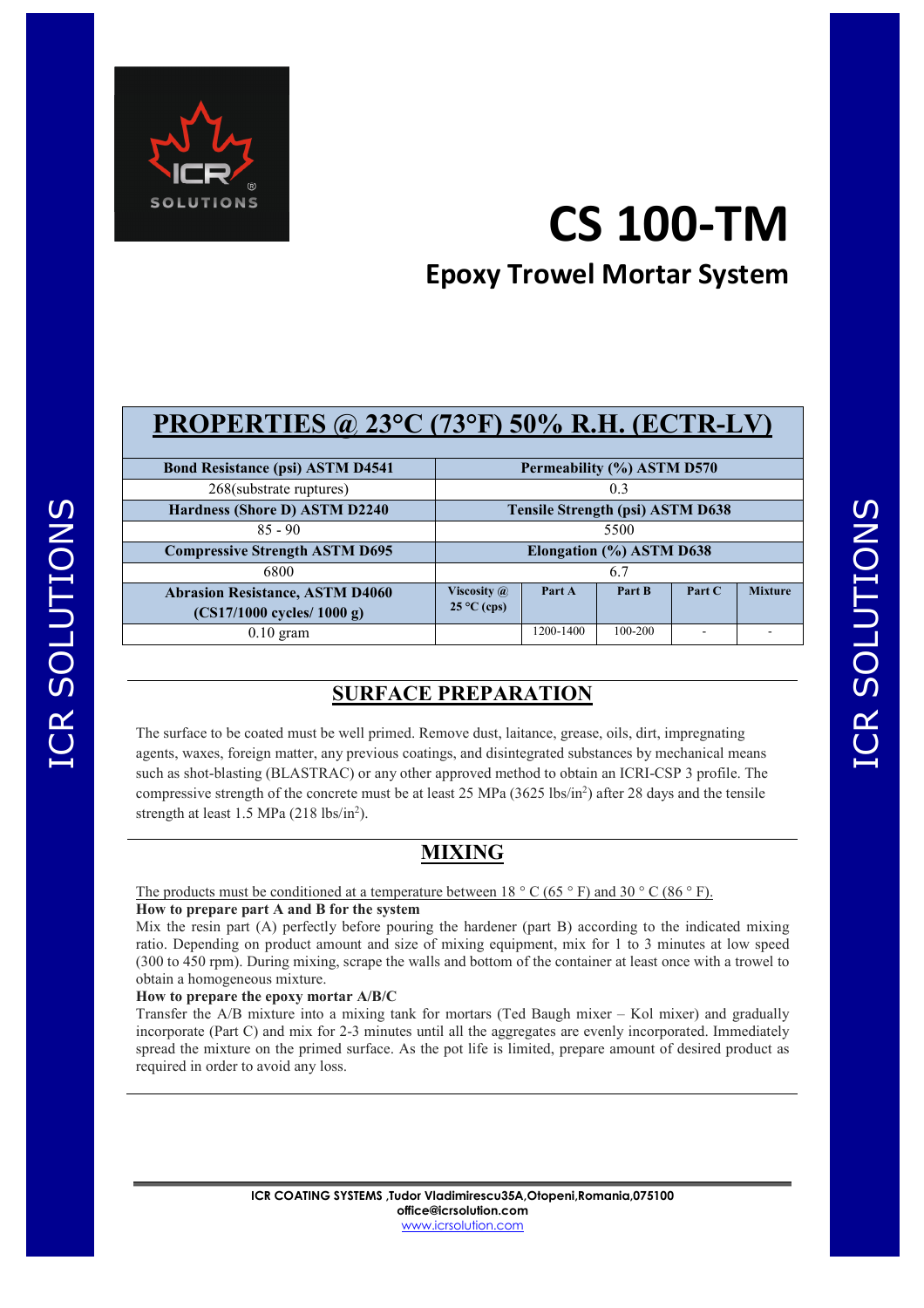

# **Epoxy Trowel Mortar System**

## **APPLICATION**

#### APPLICATION : Primer coat CS 100-LV clear

Apply the coating using a rubber squeegee and pass a roller to obtain a uniform coating. APPLICATION : Base coat CS 100-LV clear with aggregates

On the damp or sticky surface apply the base coat using a trowel, an adjustable rake, or a screed box to achieve desired thickness and smooth with a rounded stainless steel trowel; use a slip agent (CS 100- 200) to facilitate the work.

APPLICATION: Sealing grout coat same color as the top coat.

Apply the sealing grout coat (CS 100 OP clear) with a brush or a roller and force the penetration of the epoxy with a steel, plastic or rubber spatula to fill the irregularities of the surface. Pass a roller to make the sealing layer uniform. Two to three layers may be required depending on the finish of the base coat. APPLICATION : Top coat

Apply the finish coat (CS 100 colored) using a roller or a brush to obtain a uniform coating.

#### OPTIONAL : Top coat

Replace the CS 100 topcoat by an aliphatic or a chemical resistant topcoat, depending on desired application.





**ICR COATING SYSTEMS ,Tudor Vladimirescu35A,Otopeni,Romania,075100 office@icrsolution.com** www.icrsolution.com